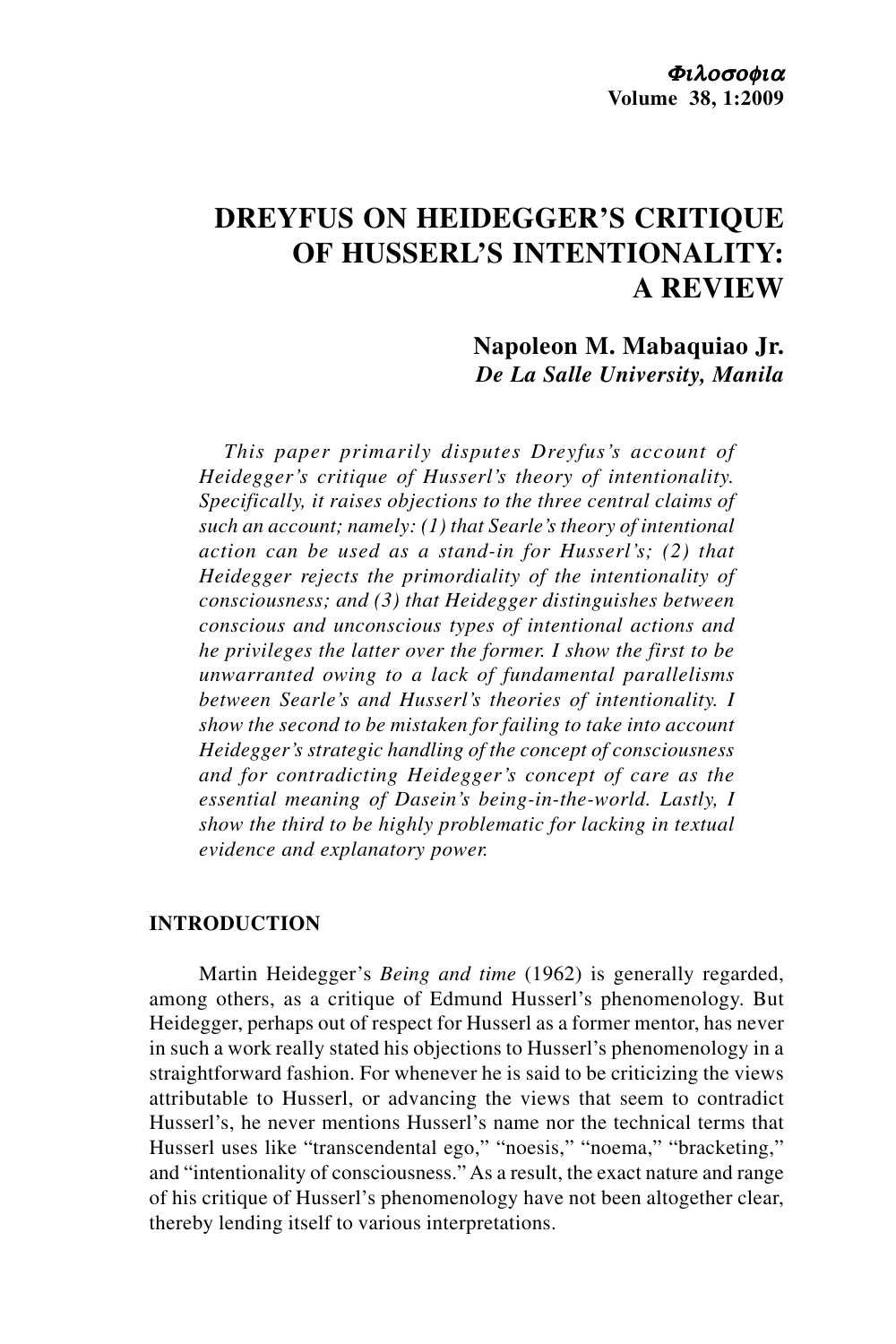One controversial account that specifically focuses on Heidegger's critique of Husserl's theory of intentionality is put forward by Hubert Dreyfus, a leading Heideggerian scholar in the contemporary period. On Dreyfus's view, what such a critique primarily consists in is Heidegger's rejection of the Husserlian position that regards the intentionality of consciousness as the primordial form of intentionality. Heidegger, according to Dreyfus, advances a contrary view in which the primordial form of intentionality does not involve consciousness or mental activity. Dreyfus, however, admits that the contrast between the views of Husserl and Heidegger on intentionality cannot be directly demonstrated owing to the fact that Heidegger does his analysis of the phenomenon of intentionality in the realm of actions whereas Husserl does his in the realm of consciousness. To deal with this difficulty, Dreyfus uses John Searle's theory of intentional action, which Dreyfus believes to be grounded in a general theory of intentionality that shares fundamental principles with Husserl's, as a substitute for Husserl's would-have-been theory of intentional action had Husserl extended his theory of intentionality to the realm of actions—just like what Searle did to his own theory of intentionality. And consequently, by showing how Heidegger's account of intentional actions contrasts with and refutes Searle's, Dreyfus hopes to show how Heidegger rejects Husserl's theory of intentionality.

I find such an account to be highly contentious; and in this paper, I intend to raise objections to its three central claims; namely: (1) that Searle's theory of intentional actions can be used as a stand-in for Husserl's, (2) that Heidegger rejects the primordiality of the intentionality of consciousness, and (3) that Heidegger distinguishes between conscious and unconscious types of intentional actions and he privileges the latter over the former. Consequently, my discussion is divided into three parts. The first examines the bases of Dreyfus's contention that Husserl's and Searle's theories of intentionality share fundamental principles. The second looks into how Heidegger regards the relationship among Dasein, consciousness, and intentionality. And the third evaluates the grounds and coherence of Dreyfus's claim that Heidegger subscribes to an unconscious form of intentional action.

# **HUSSERL'S AND SEARLE'S THEORIES OF INTENTIONALITY**

The following passage outlines the strategy that Dreyfus adopts to demonstrate his own account of Heidegger's critique of Husserl's theory of intentionality:

Since Heidegger focuses on action as the area in which it is easiest to see that our experience need not involve a mind/ world split, I too will concentrate on action. But since Husserl never worked out a theory of action, I will turn to the work of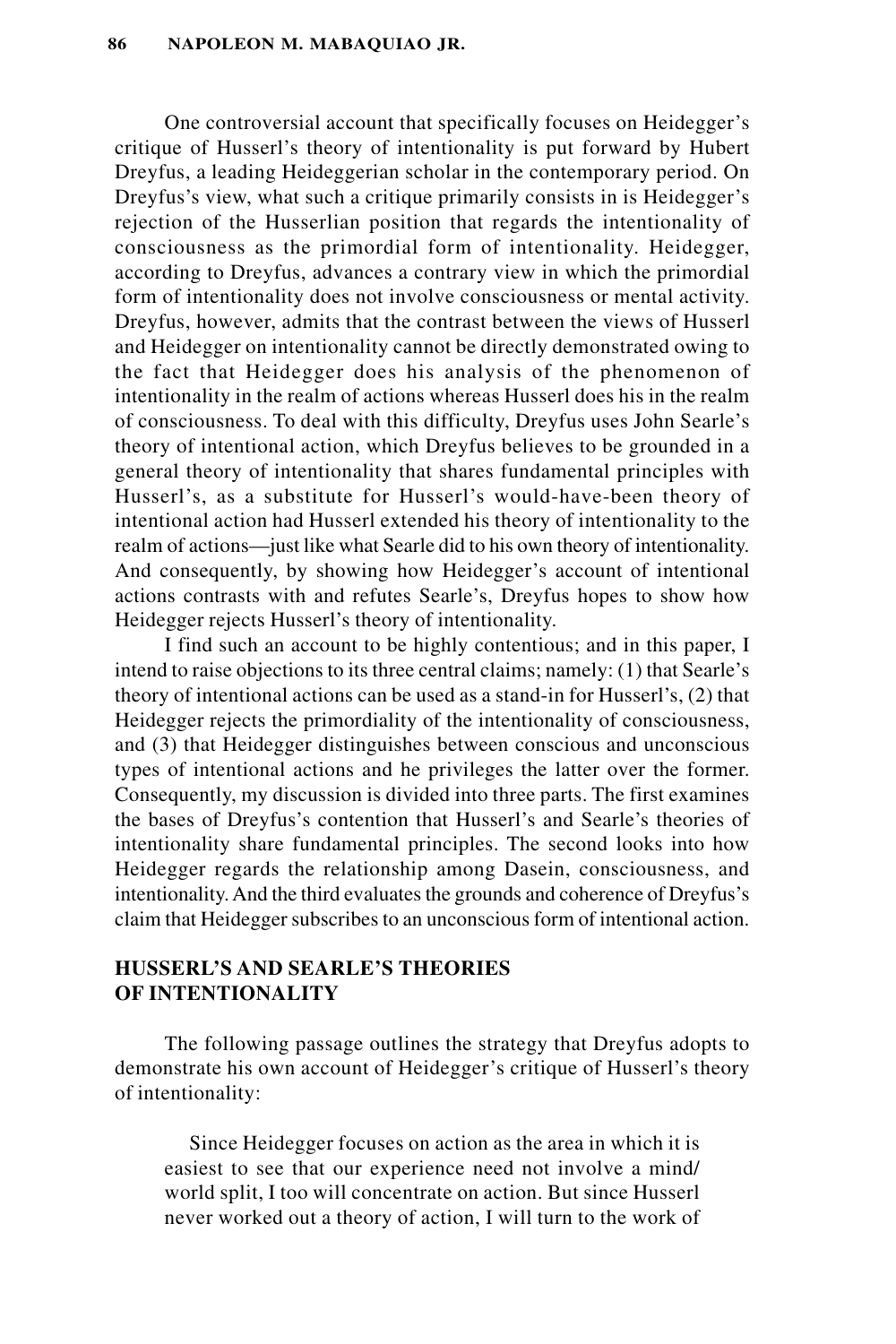John Searle who defends a detailed version of the intentionalist account of action Heidegger opposes.... (Dreyfus 1993, 3)

Dreyfus (1984A, 4) believes that he is justified in doing so for he finds fundamental parallels between Searle's and Husserl's theories of intentionality. The idea is that if Searle's and Husserl's theories of intentionality share fundamental views or principles, then Husserl, in principle, would have explained the nature of intentional actions in the same way that Searle does. Among such deep affinities that Dreyfus attributes to Searle's and Husserl's theories of intentionality, I find the following to be the critical ones.

First, Dreyfus claims that both Searle and Husserl in their theories of intentionality subscribe to the Cartesian view of the mind-world split (or the subject-object dichotomy)—referring to Descartes's view that regards mind as existing independently of the world—that Heidegger rejects. As Dreyfus (1994, 5) writes:

... Descartes adds that in order for us to perceive, act, and, in general, relate to objects, there must be some content in our minds—some internal representation—that enables us to direct our minds toward each object. This "intentional content" of consciousness has been investigated in the first half of this century by Husserl and more recently by John Searle. Heidegger questions the view that experience is always and most basically a relation between a self-contained subject with mental content (the inner) and an independent object (the outer).

It is well established that Husserl subscribes to the Cartesian view of the mind-world split. Such view, to begin with, is what essentially makes Husserl's phenomenological reductions possible, for the bracketing of the various relations that consciousness may have had with the world is possible only under the assumption that consciousness exists independently of these relations. The same is true of Heidegger's rejection of such a view, for such rejection follows necessarily from his description of the fundamental being of Dasein as a *being-in-the-world.* Accordingly, Dasein's existence is inextricably tied up with its various relations with the world; and if this is true of Dasein as a whole, then it must also be true of its consciousness. But the contention that Searle also subscribes to the same Cartesian view is way off the mark; and this is for the following two reasons.

One is that Searle's own position on the issue on the ontological status of the mind, which he calls *Biological Naturalism*, is premised on the rejection of the Cartesian principle of the mutual exclusivity of the mental and the physical. As he (1999b, 50-51) explains: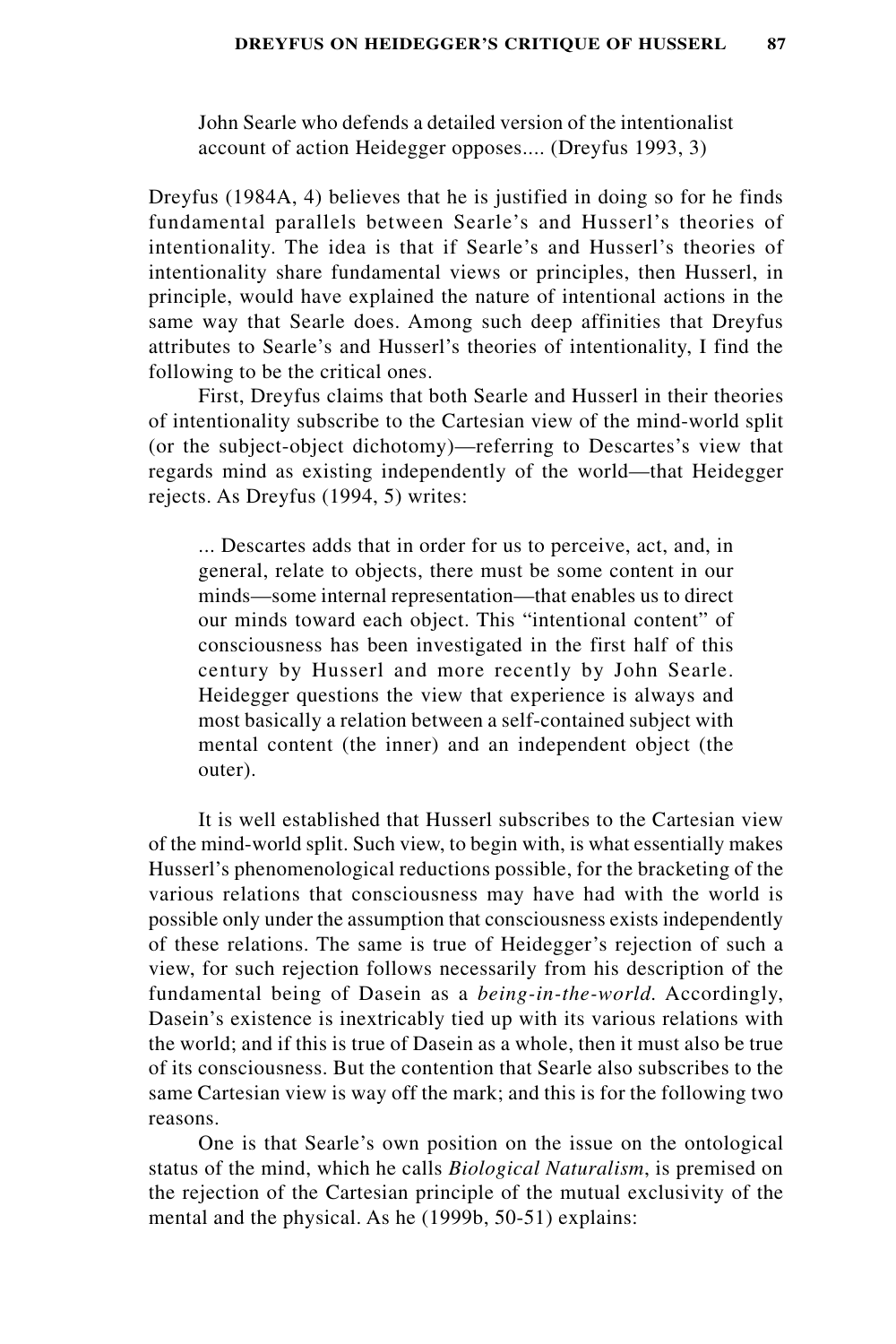Both dualism and materialism rest on a series of false assumptions. The main false assumption is that if consciousness is really a subjective, qualitative phenomenon, then it cannot be part of the material, physical world….The way Descartes defined "mind" and "matter," they are mutually exclusive….I am suggesting that we must abandon not only these definitions but also the traditional categories of "mind," "consciousness," "matter," "mental," "physical," and all the rest as they are traditionally construed in our philosophical debates.

Needless to say, the rejection of such principle carries with it the rejection of the Cartesian mind-world split, for the physical and the mental can only be mutually exclusive if and only if each exists independently of the other. Consequently, Searle argues that consciousness is both physical and mental: it is physical in the sense that it is a higher-level biological property that is caused by some physical properties of the brain; while it is mental in the sense that it is not reducible to some physical properties.

The other is that Searle's theory of intentionality argues for the contextual nature of intentional mental states (or intentional states). According to Searle (1983, 19, 143), a particular intentional state can function only in the context of a *Network* of other intentional states, which in turn can function only given the context of a *Background* of nonintentional skills, abilities, and "know-how":

An Intentional state only determines its conditions of satisfaction—and thus only is the state that it is—given its position in a *Network* of other Intentional states and against a *Background* of practices and preintentional assumptions that are neither themselves Intentional states nor are they parts of the conditions of satisfaction of Intentional states. (Searle 1983, 19)

For the necessity of the Network, Searle (1983, 20) gives the following example. Suppose Jimmy Carter desires to run for the Presidency of the United States. This desire only makes sense or has the conditions of satisfaction that it has because of its position in a Network of other intentional states that Carter has, which presumably includes the following:

…the belief that the United States is a republic, that it has a presidential system of government, that it has periodic elections, that these involve principally a contest between the candidates of two major parties, the Republicans and the Democrats, that these candidates are chosen at nominating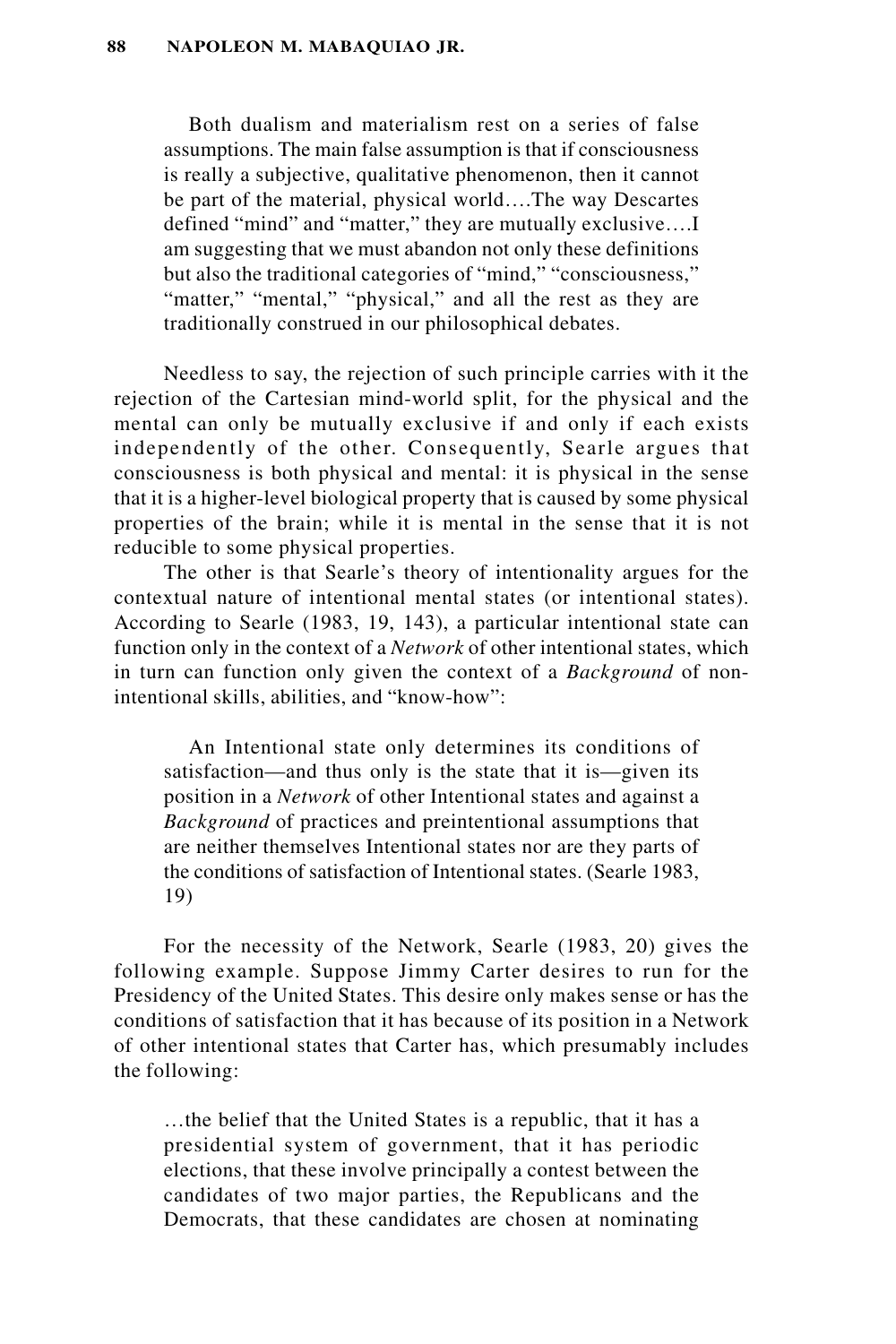conventions, and so on indefinitely (but not infinitely). (Searle 1983, 20)

But in order for the Network itself to function, Searle (1994, 176) contends that it needs a *Background*:

In addition to the Network, we need to postulate a Background of capacities that are not themselves part of that Network. Or rather, the whole Network stands in need of a Background, because the elements of the Network are not self-interpreting or self-applying.

Thus, suppose we have a desire to get some food from a refrigerator. In addition to a Network of other intentional states that we presumably have, such as the feeling of hunger, the desire to eat food, and the belief that by eating food we will satisfy our hunger, such desire is possible only against a Background of capacities (like the biological capacity to get up, walk towards a refrigerator, and use our hands in opening a refrigerator), practices (like the practice of storing food in refrigerators), and abilities or "know-how" (like knowing how to open a refrigerator). Searle (1983, 143-44) classifies the elements of the Background into two kinds: the *Deep Background*, which includes all the non-intentional contextual features that are common to all cultures, such as our biological capacities to walk upright and to eat by putting food in our mouths; and the *Local Background,* which includes all the non-intentional contextual features that vary from culture to culture, such as our local cultural practices. The necessity of the Network and Background for intentional states to function can only mean that such states do not exist independently of the world.

These two reasons also explain why Searle (1999c, 2) himself reacted vehemently against Dreyfus's attribution of such a view—the Cartesian mind-world split—to him:

An early example of Dreyfus's systematic misunderstanding is his claim that I think of intentionality as a relation between "a self-contained subject with mental content (the inner) and an independent object (the outer)." Dreyfus also calls this the "subject-object" conception of intentionality. It ought to worry him that I never use expression like "self-contained subject" (in fact, I am not quite sure what it means); nor do I characterize my own views as the "subject-object conception", and it ought to worry him further that I explicitly expressed objections to the metaphors of inner and outer….

Secondly, Dreyfus claims that Husserl's distinction between the *matter* and *quality* of mental acts is the same as Searle's between the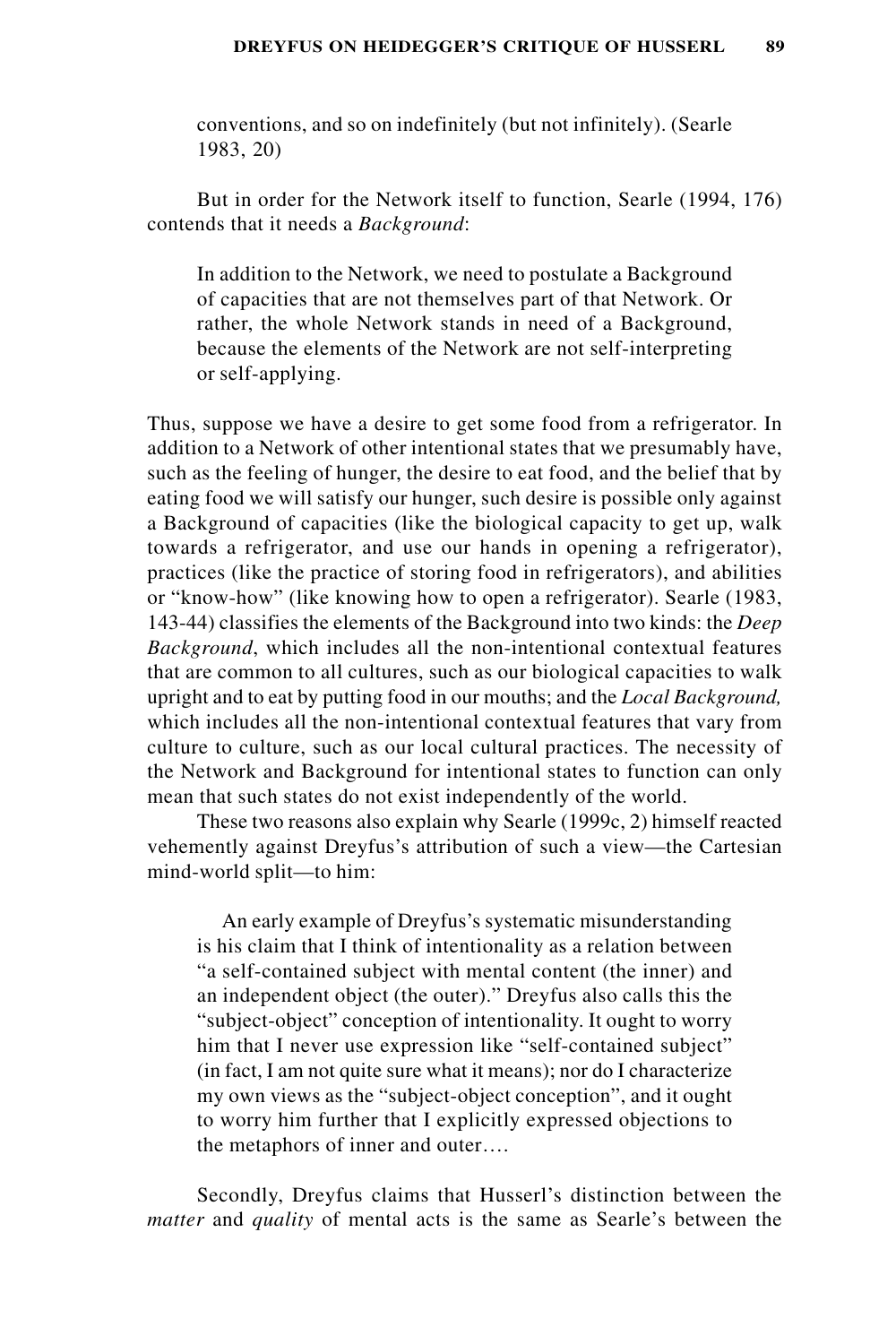intentional/representative content and psychological mode of intentional states (or its counterpart in speech acts, between the propositional content and illocutionary force of speech acts).<sup>1</sup> For Husserl, the quality of a mental act refers to its *type* or *psychological mode,* while its matter to its *content*:

The two assertions '2  $x$  2 = 4' and 'Ibsen is the principal founder of modern dramatic realism' are both, *qua* assertions, of one kind; each is qualified as an assertion, and their common feature is their *judgment-quality.* The one, however, judges one content and the other another content. To distinguish such 'contents' from other notions of 'content' we shall speak here of the matter of judgments. We shall draw similar distinctions between *quality* and *matter* in the case of all acts. (Quoted in Sajama and Kamppinen 1987, 68)

The distinction between the content and quality of intentional states, however, is something that is generally accepted in contemporary philosophy of mind, as evidenced by the widespread use of the term "propositional attitudes"—which are meant to highlight such distinction to refer to intentional states. That being the case, it is actually the particular way in which one accounts for the nature and possibility of intentional states that philosophers of mind take issues with one another. Searle and Fodor (see Fodor 1993) for instance, may agree on the existence of propositional attitudes but they differ in their accounts on how such states function. Consequently, the mere fact that Searle and Husserl share the said distinction does not really establish much. And as a matter of fact, they actually hold some incompatible views about the nature of intentional states, foremost of which concerns the nature of the content. Accordingly, Husserl divides the content of mental acts into the *real* and the *ideal,* where the real is the content that is part of the mental act while the ideal (which Husserl eventually calls *noema*) is the abstract content that is not part of the mental act but which is responsible for directing the mental act to an object (see Sajama and Kamppinen 1987, 64-69). This distinction of Husserl does not have a parallel in Searle's theory, for on Searle's view the content of an intentional state is just the representation of the intentional state's conditions of satisfaction. But more importantly, this distinction of Husserl cannot be accommodated in Searle's theory in light of Searle's rejection of the need for any transcendental explanation for how an intentional state acquires its conditions of satisfaction. For, as explained earlier, Searle believes that it is the contextual features of intentional states (the Network and ultimately the Background) that enable such states to function. And it is precisely for this reason that we find Searle, after agreeing with Frege on the concept of propositional sense as truth-conditions, rejects the abstract status that Frege attributes to sense (Searle 1983, 197-98). The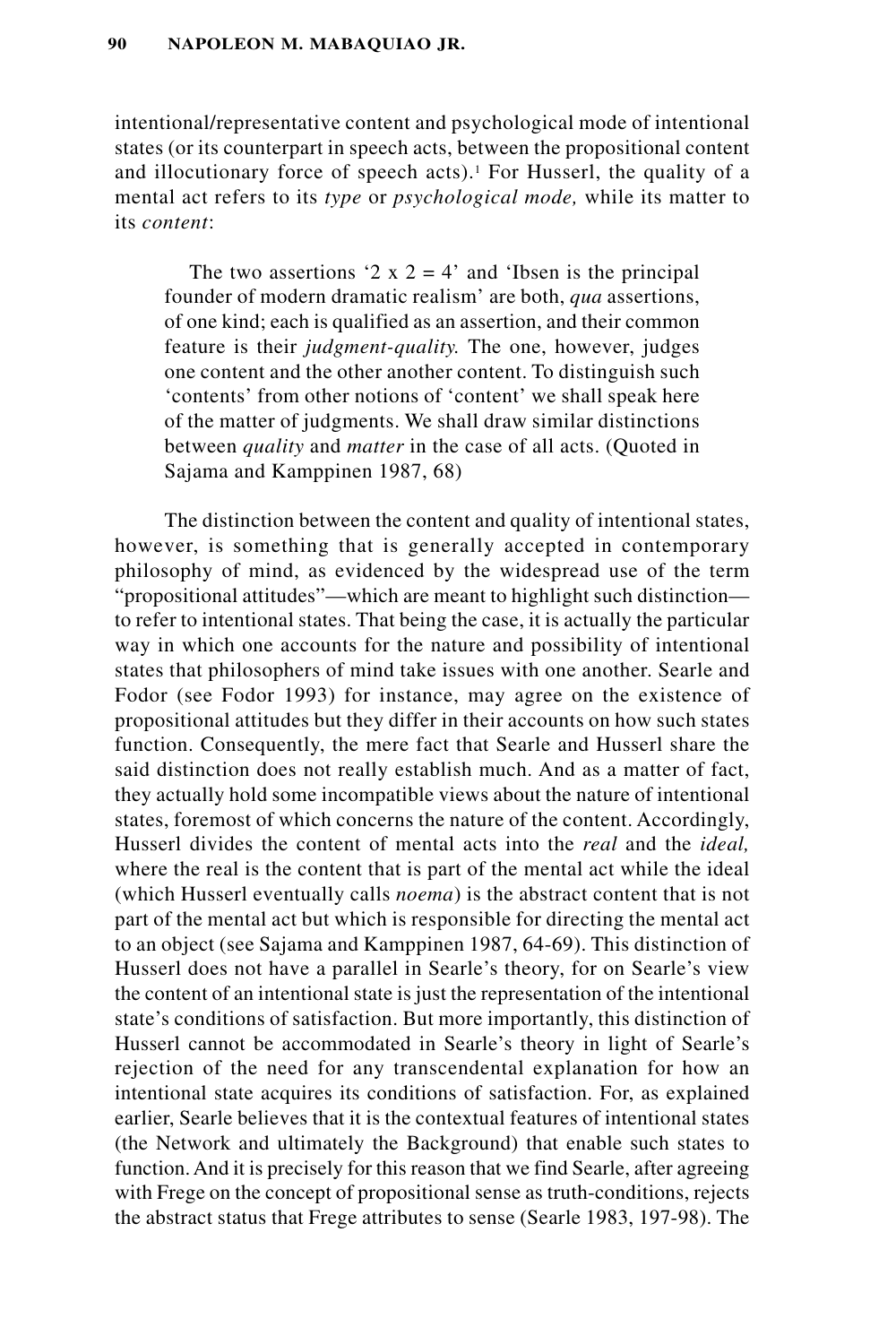Fregean sense, incidentally, for a number of contemporary Husserlian scholars, is the basis or model of the Husserlian noema.<sup>2</sup>

Thirdly, Dreyfus (1984a, 5) claims that though both Husserl and Searle begin their investigation on the nature of intentionality with an analysis of language, both actually believe that the intentionality of language is merely derived from the intentionality of consciousness. On the one hand, Husserl regards *linguistic sense* (the sense of linguistic expressions) simply as the linguistic or physical manifestation of *noematic sense* (the noema of mental states). As Smith and McIntyre (1984, 182) attest:

 Husserl's general view is that words used in speech acts, of whatever kind, express as *their* meanings the noematic Sinne of acts of consciousness: the meanings (Bedeutungen) expressed in words are themselves the meanings of acts, i.e., noematic Sinne.

Searle, on the other, regards the direction of fit of a particular speech act as derived from the direction of fit of the intentional state that serves as the sincerity condition of that particular speech act.<sup>3</sup> The reason that the direction of fit of an assertion, for instance, is word to world is that the direction of fit of its sincerity condition, which is a belief, is mind to world. Be it as it may, there is, however, a significant difference between these two accounts. For while Husserl's noematic and linguistic senses are not in need of any context<sup>4</sup>—for it is the noema *alone* that makes noematic and linguistic senses possible or that makes conscious states and linguistic expressions intentional, Searle, in contrast, regards intentional states as necessarily contextual—the need for the Network and Background. For this reason, this particular affinity between Searle's and Husserl's theories of intentionality, just like the one previously considered, turns out to be superficial as well.

And fourthly, Dreyfus (1984a, 5-8) claims that Searle and Husserl share some basic views about the conditions of satisfaction of intentional states. One of these alleged views is that one's knowledge of the conditions of satisfaction of mental states is self-evident:

Searle points out that we do not need some special sort of evidence to find out what we mean, what would satisfy our intention, or in general what our intentional states represent....In exactly the same vein, Husserl takes it for granted that phenomenological reduction gives "apodictic evidence" to the intentional content of our current mental state. (Dreyfus 1984a, 6)

Another is that the representative content of a mental state represents its conditions of satisfaction independently of how such conditions are realized: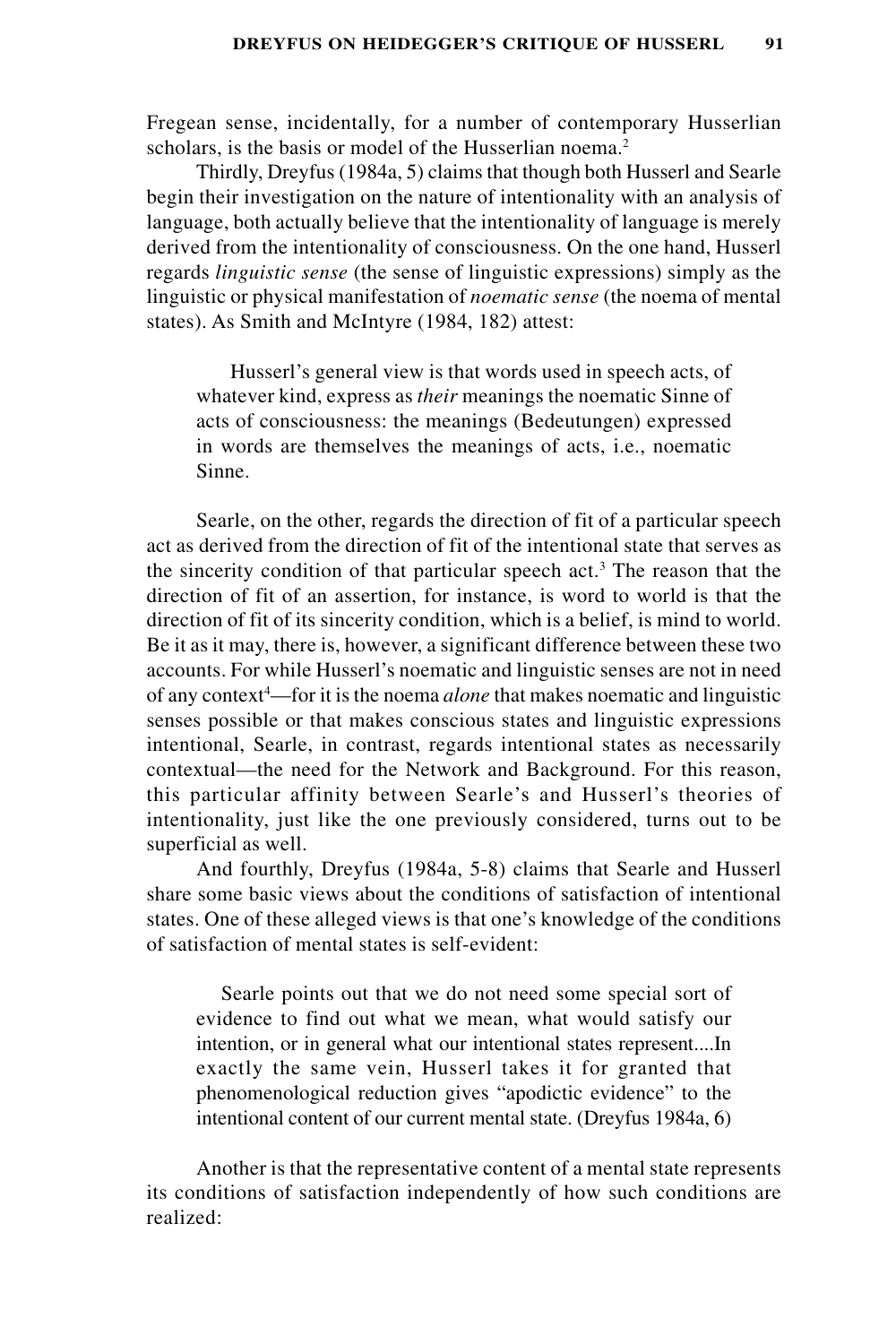Searle...develops his theory of intentionality by generalizing an account of intentional content very close to the one Husserl held in *L. I.,* viz. that the representational content of a mental state is simply whatever conditions of satisfaction those mental states which pick out the same object in the same respect have in common.... Searle, like the early Husserl, contends that one can determine the logical properties of intentional states without taking a stand on how the representational content is realized. (Dreyfus 1984a, 8)

On closer inspection, it shall be observed, however, that Husserl and Searle subscribe to such views for different reasons. As stated by Dreyfus himself, in the case of Husserl, such views are the result of the phenomenological reductions. That is to say, the absolutely necessary knowledge that is supposed to result from the reductions is what makes one's knowledge of the conditions of satisfaction of an intentional state self-evident; and since these reductions dissociate intentional states from their relations to the external world, their conditions of satisfaction are therefore independent of how such conditions are realized in such world. Consequently, for Husserl, it is from their noemata that intentional states derive their conditions of satisfaction. In contrast, in the case of Searle, these views are the result of the contextual features of intentional states (the Network and Background); and it is precisely these features that make one's knowledge of the conditions of satisfaction of an intentional state self-evident and logically independent of its realization. In this consideration, these views about the conditions of satisfaction that Husserl and Searle share do not really constitute an affinity that can be regarded as fundamental. Just like the two previous ones, this similarity between Husserl and Searle is likewise superficial.

### **DASEIN, CONSCIOUSNESS, AND INTENTIONALITY**

We shall now examine Dreyfus's contention that Heidegger rejects the primordial status of the intentionality of consciousness. To properly do this, we need to examine first how Dreyfus reads Heidegger with regard to the relationship among Dasein, consciousness, and intentionality, as this reading forms the basis of the said contention. For this purpose, let us use as our guide the following passages from Dreyfus's book, *Being-inthe-world: A commentary on Heidegger's* Being and time*, Division I* (1994):

(1) Heidegger accepts intentional directedness as essential to human activity, but he denies that intentionality is mental, that is, as Husserl (following Brentano) claimed, the distinguishing characteristic of mental states. (Dreyfus 1994, 50)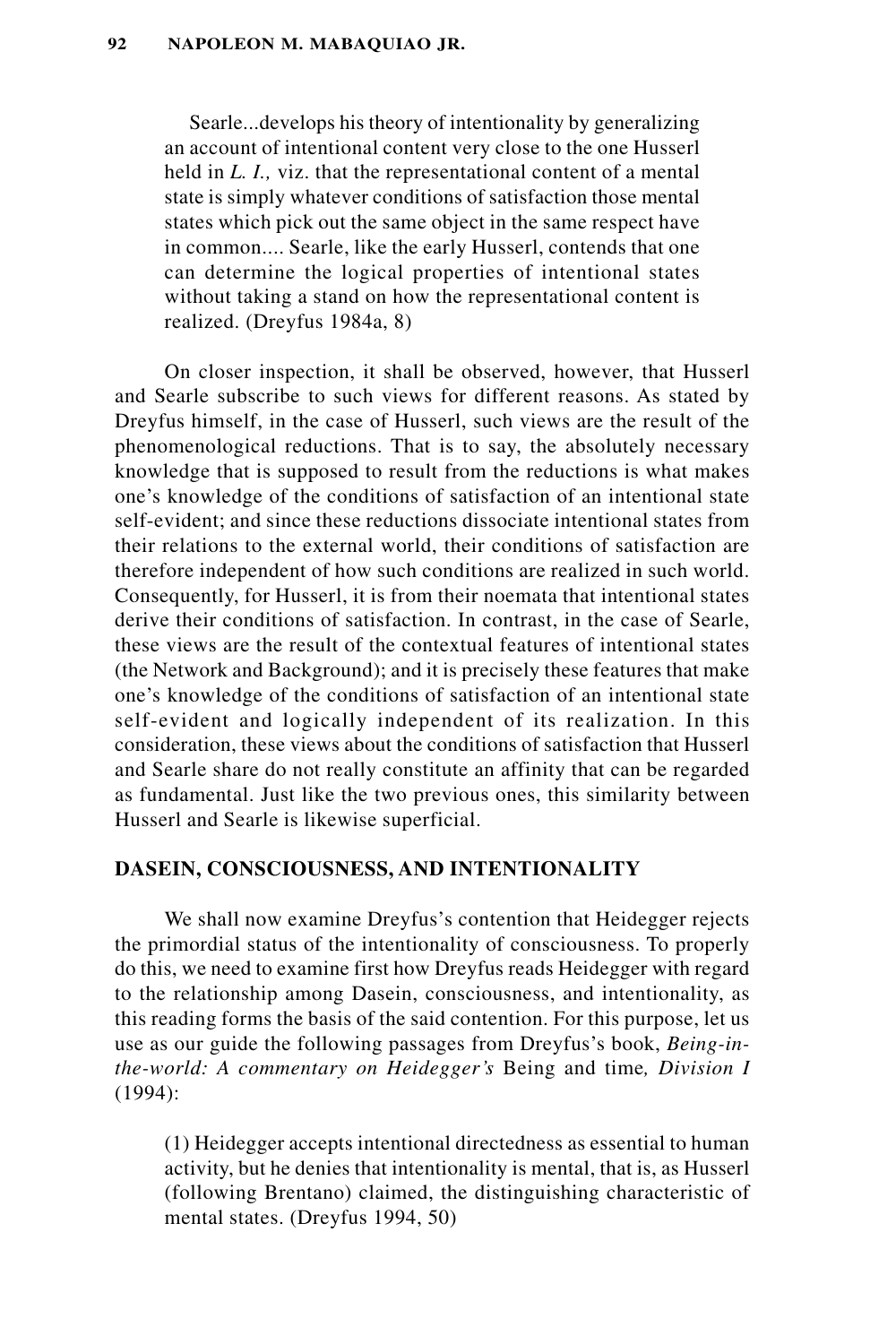(2) Heidegger...takes comportment or intentionality a characteristic not merely of acts of consciousness, but of human activity in general. Intentionality is attributed not to consciousness but to Dasein. (Dreyfus 1994, 51)

(3) Heidegger holds that all relations of mental states to their objects presuppose a more basic form of being-with-things which does not involve mental activity. (Dreyfus 1994, 52)

Two claims need unpacking here: the first is that Heidegger attributes intentionality not to consciousness but to Dasein (passage 2), and the second is that Husserl subscribes to the view that regards intentionality as the defining feature of mental states (passage 1) (following Harney,<sup>5</sup> we shall henceforth refer to this view as *Brentano's psychological thesis)*. The first, on the one hand, serves as the basis for the contention that Heidegger regards intentionality as an essential feature of human activity but not of mental states (passage 1), which in turn serves as the basis for the central contention that Heidegger regards the more basic form of intentionality as something that does not involve mental activity (passage 3). The second, on the other, serves as the basis for the further contention that Heidegger's putative idea that the more basic form of intentionality does not involve mental activity constitutes a critique of Husserl's theory of intentionality.

The critical question concerning the first claim is: *When Heidegger attributes intentionality to Dasein, is it really the case that he does not attribute it to Dasein's consciousness or mental states?* This question requires an examination of how Heidegger handles the concept of consciousness in light of how he intends to deal with the question concerning the meaning of Being. Accordingly, Heidegger (1962, 72) includes the term "consciousness" among those that he intentionally avoids for strategic purposes:

...if we posit an "I" or subject as that which is proximally given, we shall completely miss the phenomenal content [Bestand] of Dasein....The Thinghood itself which such reification implies must have its ontological origin demonstrated if we are to be in a position to ask what we are to understand *positively* when we think of the unreified *Being* of the subject, the soul, the consciousness, the spirit, the person. All these terms refer to definite phenomenal domains which can be 'given form' ["ausformbare"]: but they are never used without a notable failure to see the need for inquiring about the Being of the entities thus designated. So we are not being terminologically arbitrary when we avoid these terms—or such expressions as 'life' and 'man'—in designating those entities which we are ourselves.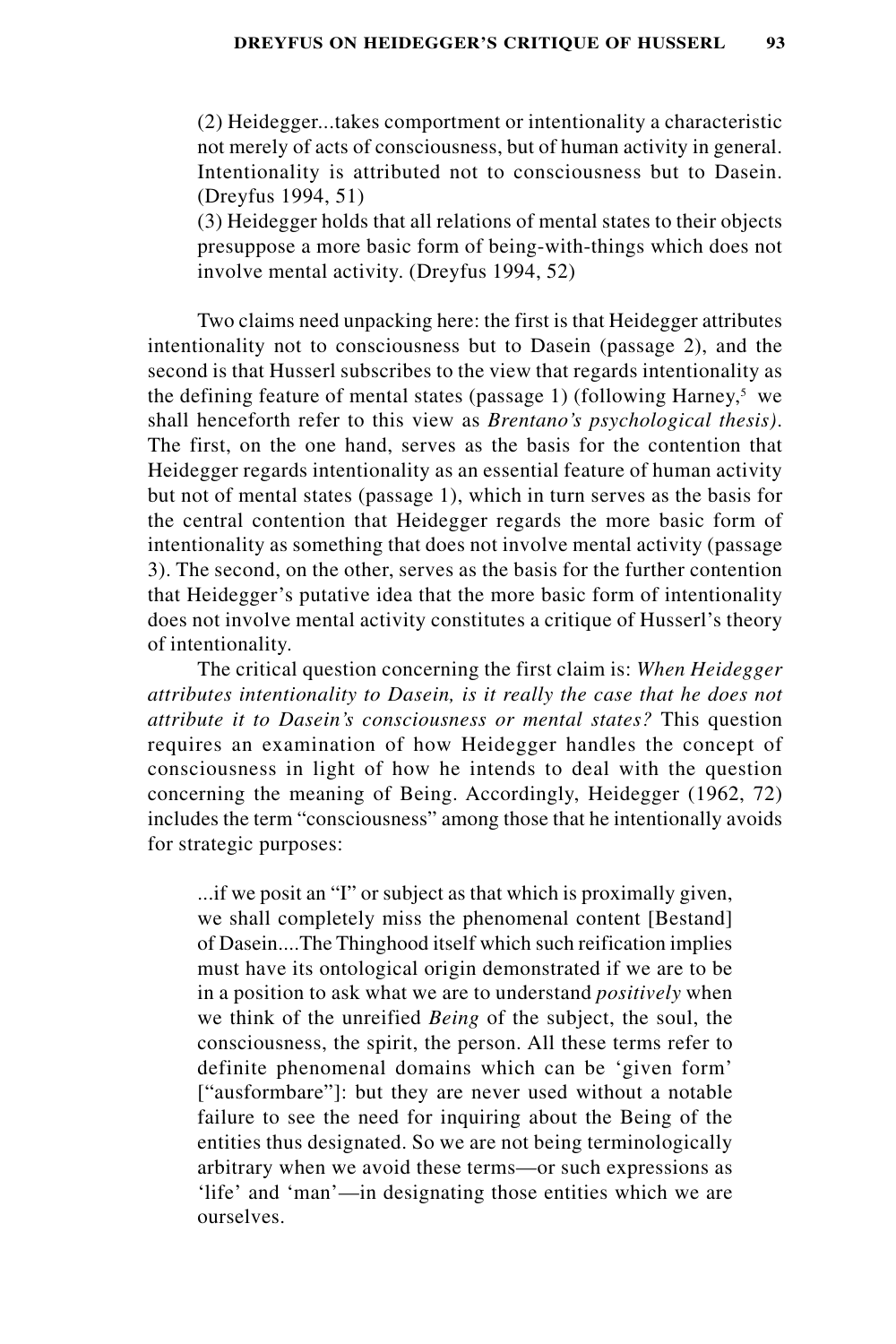Heidegger tells us in these remarks that he avoids terms like "man," "consciousness," "life," "soul," "spirit," "I," and "person" because of the tendency to reify the meanings of such terms; that is to say, to regard the meanings of such terms as the "things" or substances to which such terms must refer. Heidegger is aware that if he uses these terms, he will then be forced to deal with the philosophical issues attendant to such tendency; and this will just divert his investigations from his primary objective, which is to deal with the question concerning the meaning of Being through an existential analytic of Dasein—an analysis of Dasein not in terms of its "what" (or in terms of its "thinghood" or "substantiality") but in terms of its "who" (or in terms of its modes of being). As Heidegger (1962, 245) clarifies:

Thereby the Being of what is proximally ready-to-hand gets passed over, and entities are first conceived as a context of Things (*res*) which are present-at-hand. *"Being"* acquires the meaning of *"Reality".* Substantiality becomes the basic characteristic of Being. Corresponding to this way in which the understanding of Being has been diverted, even the ontological understanding of Dasein moves into the horizon of this conception of Being. Like any other entity, Dasein too is *present-at-hand* as *Real.* In this way *"Being in general"* acquires the meaning of *"Reality".* Accordingly the concept of Reality has a peculiar priority in the ontological problematic. By this priority the route to a genuine existential analytic of Dasein gets diverted....

That being the case, Heidegger's avoidance of the said terms does not mean that he does not regard what they signify as essential to Dasein. In avoiding terms like "man," "life," and "consciousness," Heidegger presumably does not mean that being a man and having a life and consciousness are not essential to Dasein. In the case of consciousness, the significance that Heidegger attributes to Dasein's consciousness is evidenced by the various mental terms that he uses in describing Dasein. Heidegger (1962, 172-88, 214-17, 228-35, 343, and 349), for instance, talks about Dasein's *moods* or *states of mind* such as *anxiety*—which he differentiates from *fear*, *curiosity*, *resoluteness*, and *anticipation* of one's own death.

Foremost of such mental terms is "care," which describes the essential character of Dasein's being-in-the-world:

Because Being-in-the-world is essentially care, Beingalongside the ready-to-hand could be taken in our previous analyses as *concern,* and Being with the Dasein-with of Others as we encounter it within-the-world could be taken as *solicitude.* (Heidegger 1962, 237)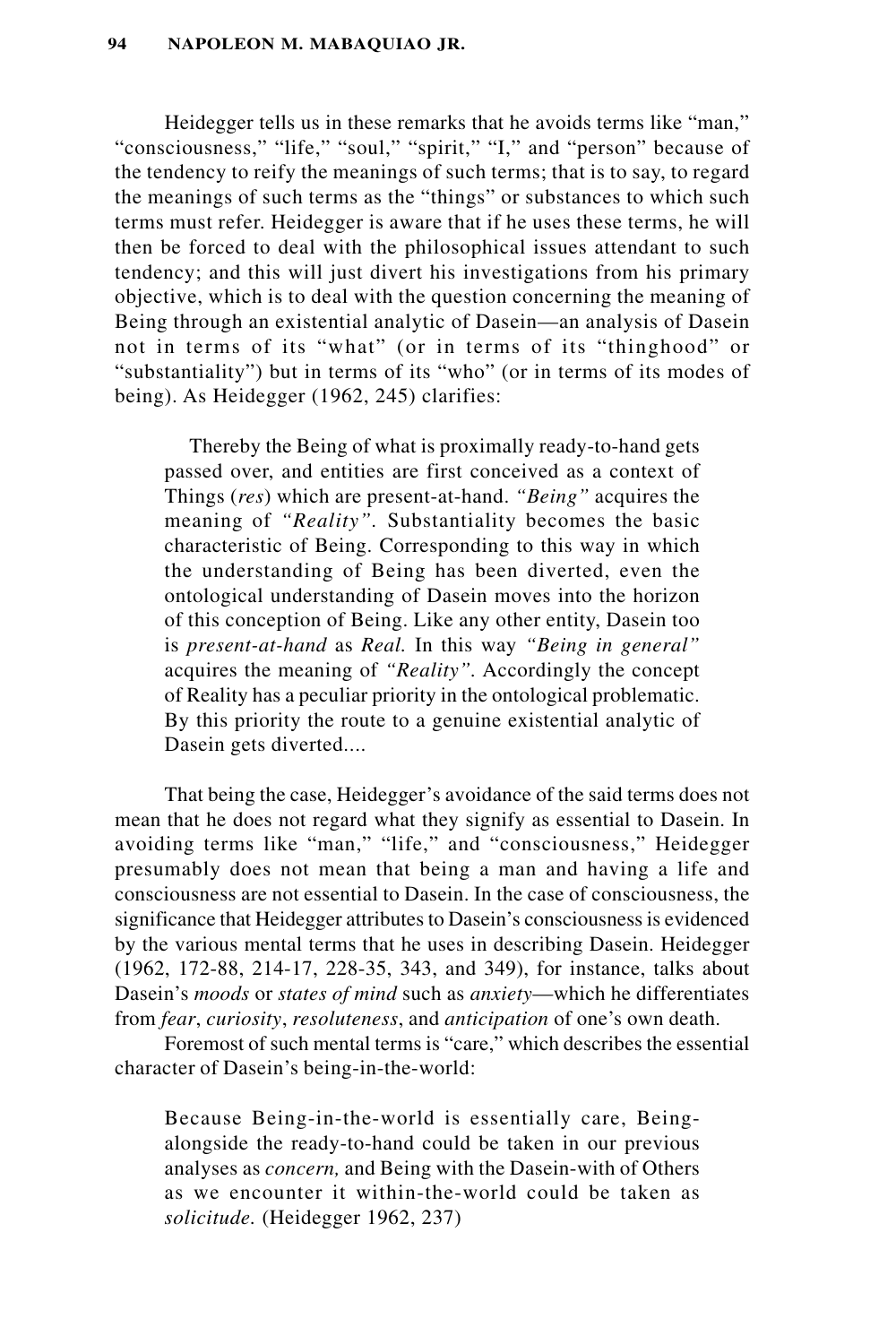And as the essential characteristic or meaning of Dasein's being-in-theworld, there is thus nothing more fundamental or primordial than care as a description of Dasein's being-in-the-world. As Heidegger states:

'Earlier' than any presupposition which Dasein makes, or any of its ways of behaving, is the *'a priori'* character of its state of being as one whose kind of Being is care. (1962, 249)

The ontological elemental totality of the care-structure cannot be traced back to some ontical 'primal element', just as Being certainly cannot be "explained" in terms of entities. (1962, 240-41)

Consequently, to say that there is a form of being-in-the-world that does not involve consciousness and consequently to mean that there is a form of being-in-the-world that is not characterized by care is definitely not Heidegger's view. When Heidegger attributes intentionality to Dasein, it is therefore more logical to suppose that Heidegger attributes intentionality to the consciousness of Dasein. If Dasein's being-in-the-world is what makes Dasein intentional and this being-in-the-world is essentially characterized as care, then Dasein's intentionality is a feature of care, which in turn is a feature of its consciousness. What cares (or what has solicitude and concern) in Dasein is obviously its consciousness. Furthermore, Heidegger's avoidance of the term "consciousness," as we have earlier shown, merely serves a strategic purpose—for Heidegger to keep his investigations on track—and not a denial of the reality of consciousness nor a downgrading of its value to Dasein.

Turning now to the second claim, the critical question here is: *Does Husserl really subscribe to Brentano's psychological thesis?* It is well established that Brentano (1973, 88) regards intentionality as the defining feature of the mental, and the following are his classic remarks to this effect:

Every mental phenomena is characterized by what the Scholastics of the Middle Ages called the intentional (or mental) inexistence of an object, and what we might call, though not wholly unambiguously, reference to a content, direction toward an object (which is not to be understood here as meaning a thing), or immanent objectivity. Every mental phenomena includes something as object within itself, although they do not all do so in the same way. In presentation something is presented, in judgment something is affirmed or denied, in love loved, in hate hated, in desire desired and so on.

But it is contentious whether Husserl follows Brentano's psychological thesis. It is true that Husserl makes certain remarks which seem to show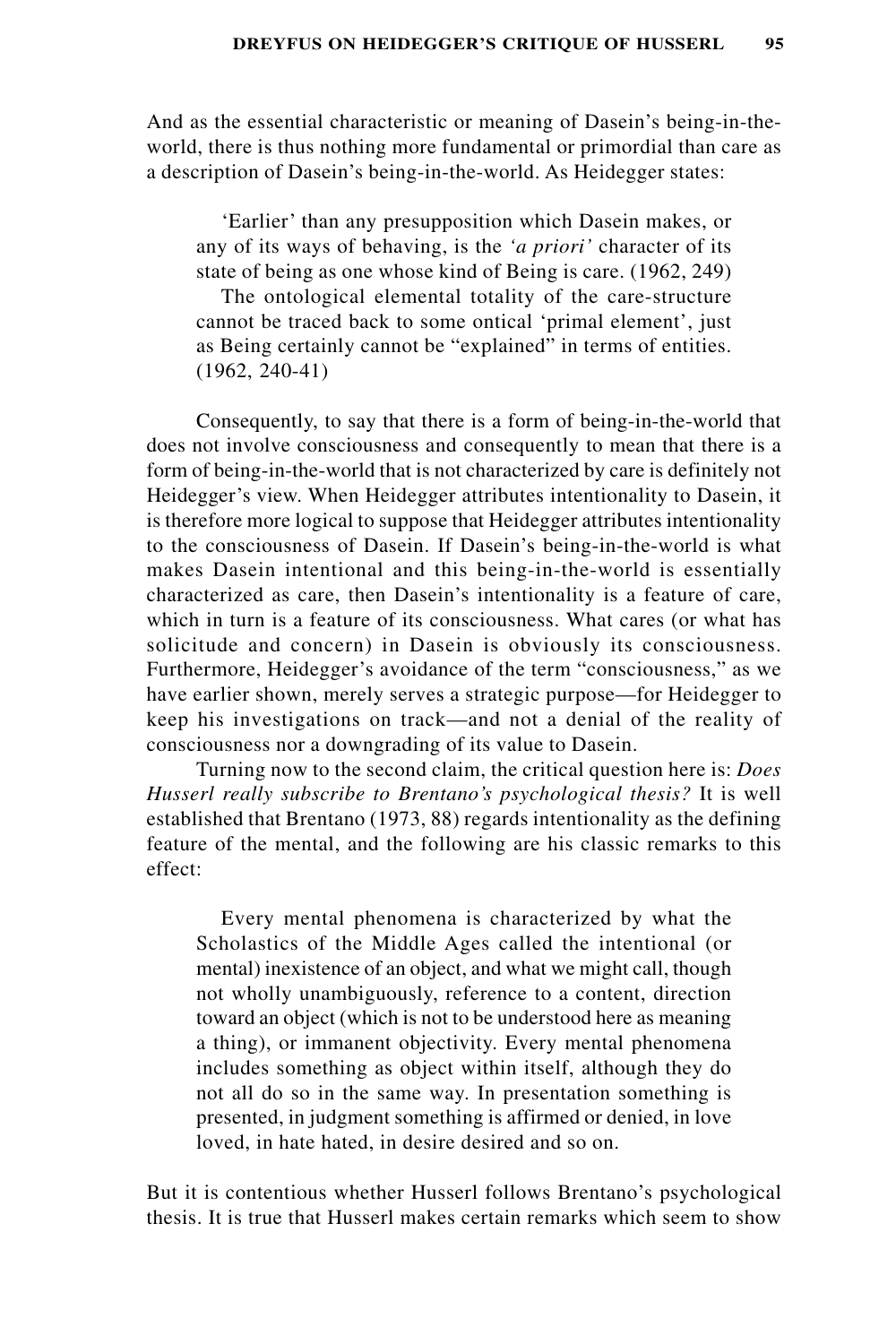that he follows Brentano's psychological thesis. For instance, he writes in *Phenomenology and the crisis of philosophy* (1965, 90) that: "To the extent, however, that every consciousness is "consciousness-of," the essential study of consciousness includes also that of consciousness-meaning and consciousness-objectivity as such." However, he also has remarks wherein he qualifies that not all mental phenomena are intentional. Consider, for instance, the following that he makes in *Ideas* (1982b, 199):

Intentionality is an essential peculiarity of the sphere of mental process taken universally in so far as all mental processes in some manner or other share in it; nevertheless, we cannot say of *each* mental process that it has intentionality in the same sense as when we say, e. g., of each mental process...that it is a temporal [mental process].

One may well accuse Husserl of inconsistency, or at the very least, of ambivalence. But according to some scholars, the passage just quoted from his *Ideas* contains his definitive position. Sajama and Kamppinen (1987, 102), for instance, explain that Husserl, in the same passage, is saying that there are non-intentional mental phenomena that are somehow connected to the intentional ones; and they cite sensations as examples of these non-intentional phenomena. Smith and McIntyre (1984, 2) share this interpretation:

Unlike Brentano, Husserl does not insist that every mental occurrence be characterized as intentional. In particular, he takes pure sensations (what he calls the "sensory material", or "hyle", of perception) to be non-intentional, though he suggests that they occur only as constituents of complex intentional phenomena, specifically perceptions (cf. *LI,* V, § 15; *Ideas,* § 36, 85). And he suggests that feelings and moods, of the sort mentioned above, are sometimes better classified with sensations than with the intentional (*LI,* V, § 15).

Smith and McIntyre (1984, 2-3) also share with Sajama and Kamppinen (1987, 118-19) the observation that Husserl eventually fails to demonstrate the connection between non-intentional and intentional mental phenomena, thereby putting into question the universal validity of his phenomenology. Be it as it may, these considerations show that there are more reasons to believe that Heidegger's rejection of Brentano's psychological thesis does not necessarily amount to a rejection of Husserl's theory of intentionality.6

Still, that intentionality is not the defining feature of mental states does not imply that the intentionality of such states is not the primary kind of intentionality. Searle, for instance, categorically holds that intentionality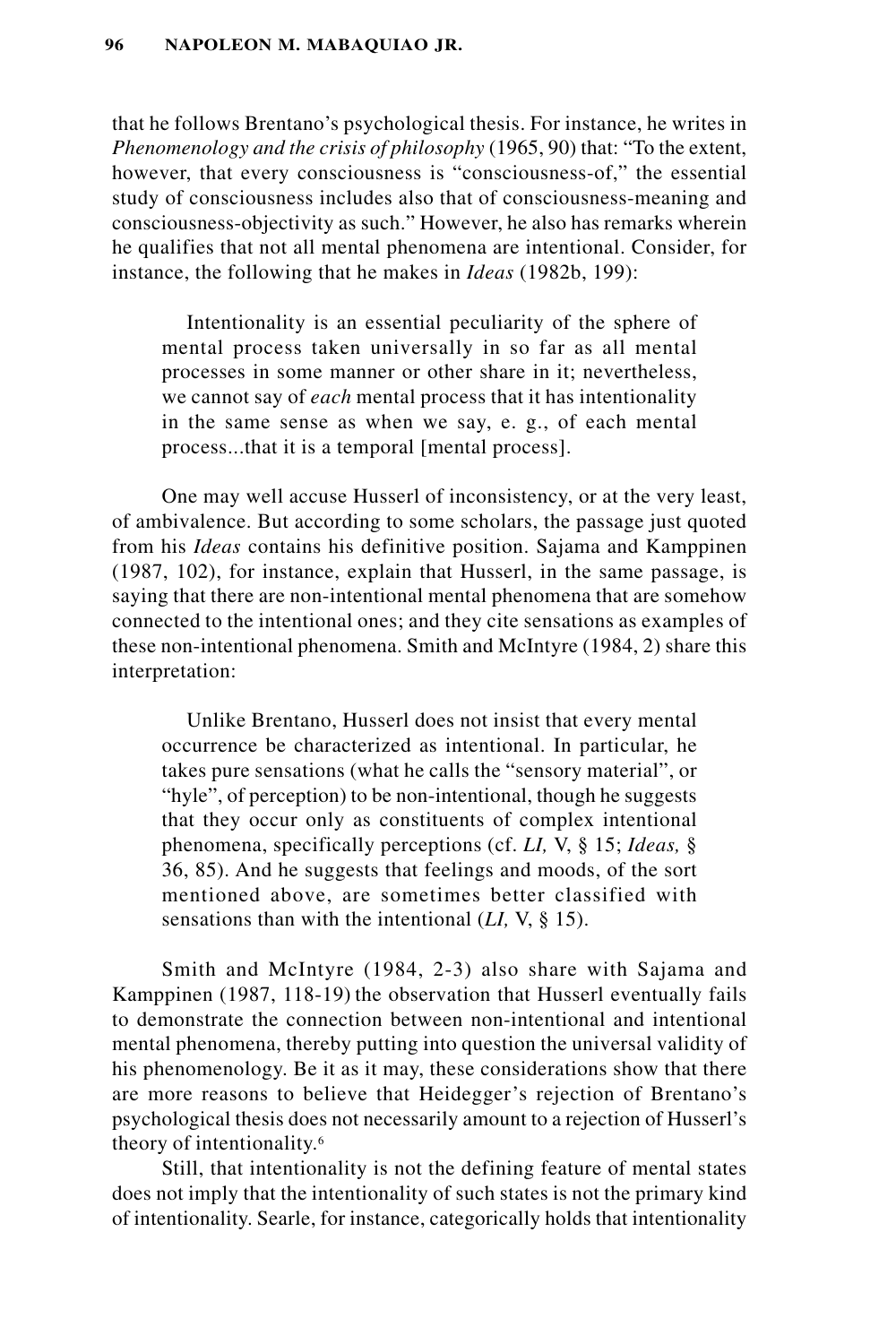is not the defining feature of mental states. He (1983, 1) believes that there are mental states such as certain forms of nervousness and undirected anxiety that are not intentional. Yet he (1999b, 93) believes that the intentionality of mental states is the intrinsic or primary kind from which the intentionality of other phenomena such as actions and language is derived. In like manner, Heidegger's rejection of Brentano's psychological thesis need not lead to a rejection of the view that the intentionality of consciousness is the primary kind of intentionality.

## **INTENTIONAL ACTION AND CONSCIOUSNESS**

We now come to the examination of Dreyfus's contention that Heidegger distinguishes between conscious and unconscious types of intentional action and privileges the latter over the former. Speaking of Heidegger's phenomenology and referring to Heidegger's concept of intentional action as "comportment" and to the unconscious type of intentional action as "absorbed coping," Dreyfus ("The primacy of phenomenology over logical analysis," n.d., 8) writes: "Only phenomenology can reveal the two different types of comportment and that, of the two, absorbed coping is primordial." Dreyfus (1993, 6), however, admits that Heidegger is sketchy about absorbed or skillful coping—indirectly admitting the lack of textual basis for his contention and for this reason turns to Merleau-Ponty's concept of skillful coping in order to explicate Heidegger's putative concept of the same:

Heidegger's account of the phenomenology of everyday involved coping is rather sketchy but we can draw on Merleau-Ponty for a fuller description. According to Merleau-Ponty, in everyday absorbed coping, there is no experience of my causing my body to move. Rather acting is experienced as a steady flow of skillful activity in response to one's sense of environment....When everyday coping is going well we experience something like what athletes call flow, or playing out their heads. One's activity is completely geared into the demands of the situation. That is, one is absorbed in one's activity, and therefore one has no self-referential experience of oneself as causing the activity.

In accordance with Merleau-Ponty's description, Dreyfus (1993, 7) cites the following types of activity as examples of skillful coping: "*skillful activity,* like playing tennis; *habitual activity,* like driving to the office or brushing one's teeth; *casual unthinking activity,* like rolling over in bed or making gestures while one is speaking; and *spontaneous activity,* such as fidgeting and drumming one's fingers during a dull lecture" (italics mine).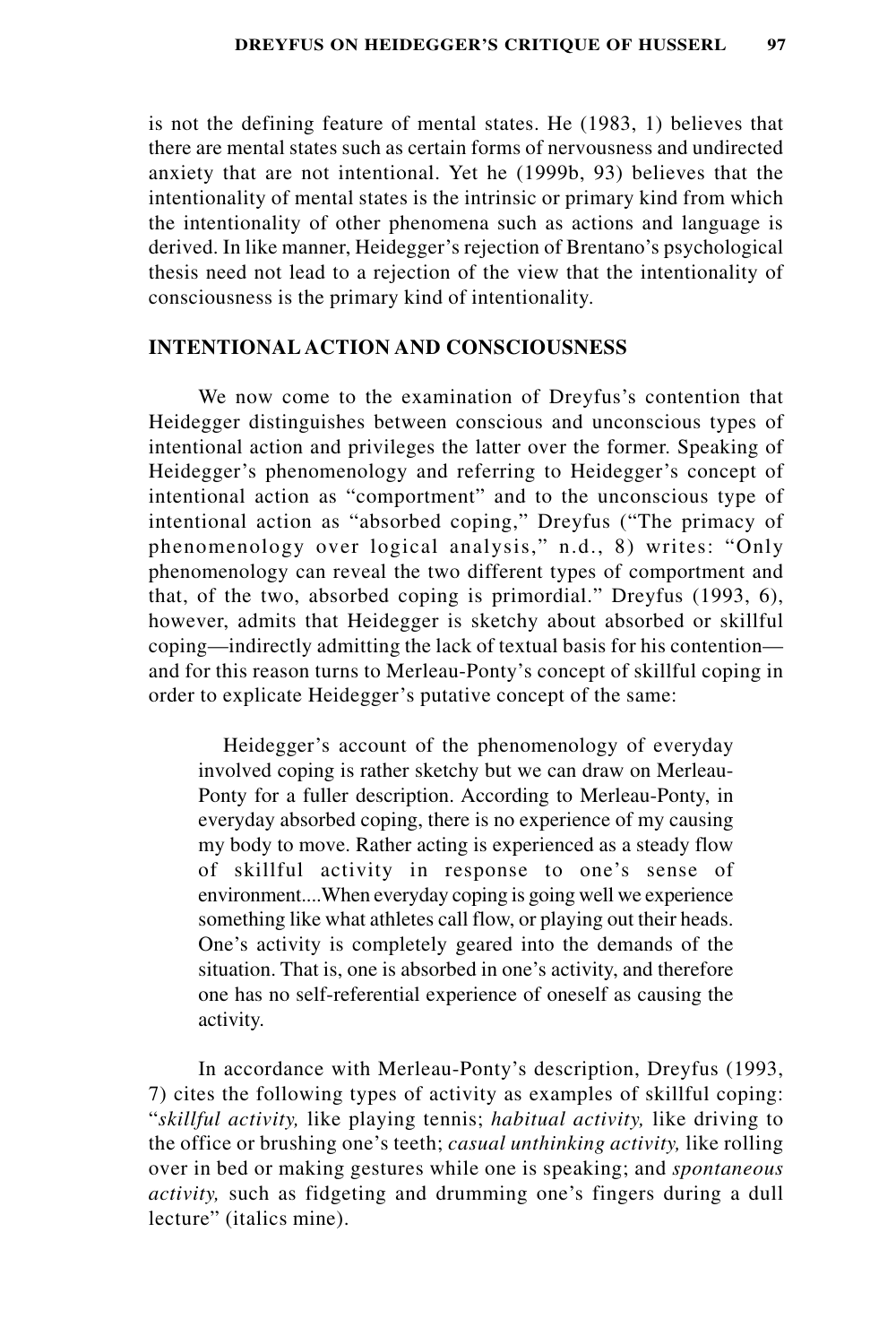Two questions need to be raised here. First, *can Merleau-Ponty's concept of skillful coping explicate Heidegger's putative notion of an unconscious form of intentional action?* And second, *is it really the case that skillful coping does not involve any mental activity?* The first question is similar to the one regarding Dreyfus's claim that Searle's theory of action can stand in for Husserl's. But unlike the case of Searle and Husserl, Dreyfus does not show what legitimizes his use of Merleau-Ponty's concept of skillful coping as a substitute for Heidegger's. But whether or not Dreyfus is warranted in doing so, the mere fact that Heidegger is sketchy about the phenomenon of skillful coping when such phenomenon is supposed to be a critical component of his critique of Husserl's theory of intentionality is sufficient to cast doubt on the plausibility of Dreyfus's claim that Heidegger subscribes to an unconscious kind of intentional action.

The second one has actually been a point of contention between Dreyfus and Searle. Against Dreyfus's view, Searle strongly contends that skillful coping is very much a conscious activity. In the following, he (1999a, 8-9) argues for his case using Dreyfus's typical example for skillful coping tennis playing:

The problem with Dreyfus's example is not that it is false; rather it is beside the point, because it fails to capture the level at which tennis players (as well as basketball players, carpenters and philosophers) are consciously trying to do something when they engage in "skillful coping". The tennis player is above all trying to win, and he is trying to win by—for example—hitting harder serves and hitting his ground strokes closer to the base line. All this is intentional, all of it involves "beliefs, desires, intentions, etc.", and all of this is left out of Dreyfus's account....

Searle's reaction to Dreyfus's view can be explained by his views concerning the relation between consciousness and mentality and how such relation applies to intentions. Accordingly, while Searle (1999b, 40-41) considers consciousness as the defining feature of mentality, he (1999b, 86) however, also subscribes to the view that mental states can be unconscious:

Even when unconscious, the unconscious mental state is the sort of thing that could be conscious. I have to say "in principle" because we need to recognize that there are all sorts of states that the person cannot bring to consciousness because of repression, brain injuries, and so on. But if a state is a genuine unconscious mental state, then it must be at least the sort of state that could be conscious.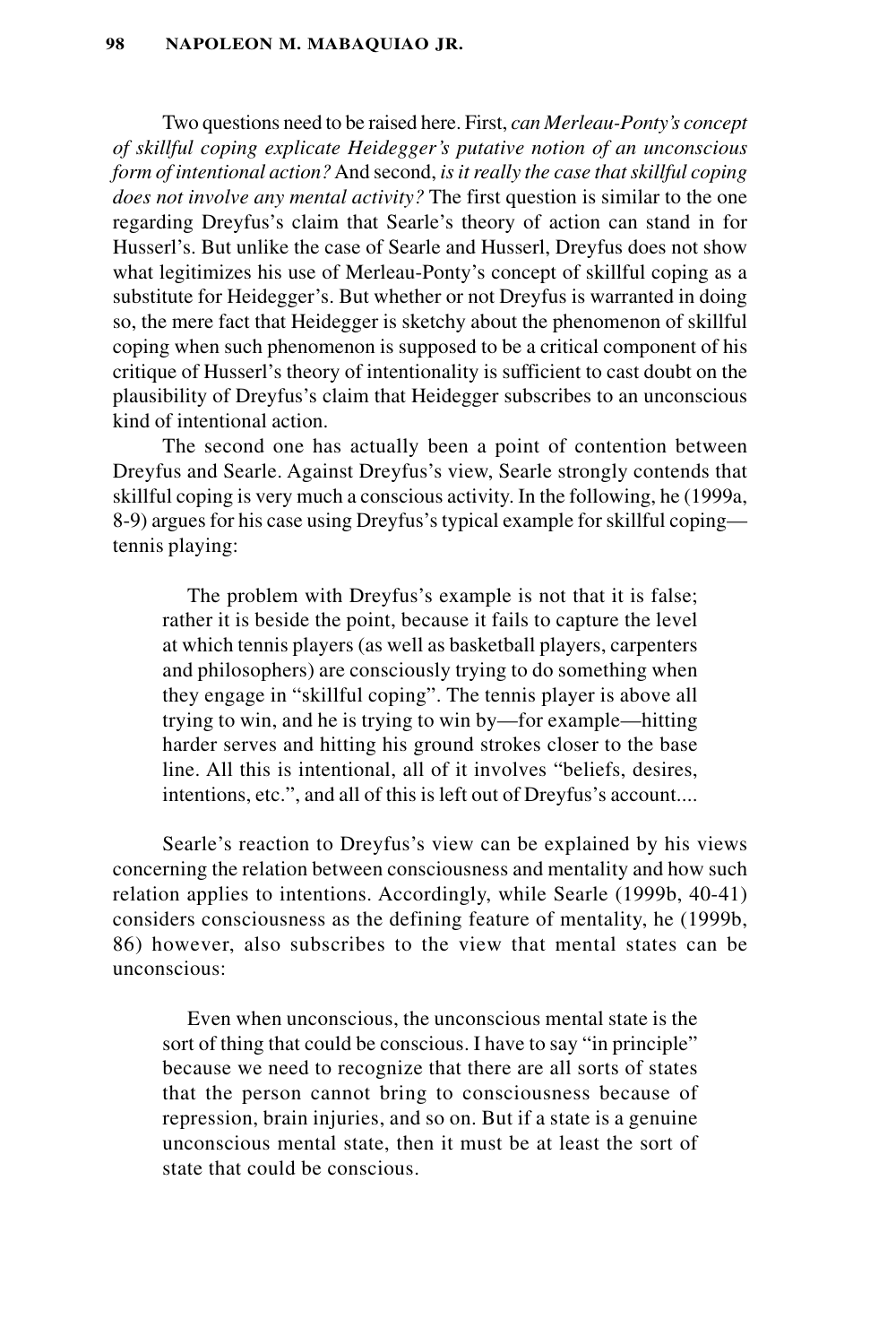Searle differentiates unconscious states from nonconscious ones in that while it is in principle possible to bring unconscious states to consciousness, it is not so in the case of nonconscious states. The possibility of bringing unconscious states to consciousness is real (for Searle, maintains consciousness as the defining feature of mentality); as such, unconscious states are still mental while nonconscious states are not. As examples of unconscious states, Searle cites our beliefs that we are not conscious of at the moment but which we can in principle bring to consciousness if we so desire. On the other hand, Searle cites the physical states of machines as examples of nonconscious states.

Regarding intentions, Searle (1983, 84-96) distinguishes between *prior intentions* (or intentions before the performance of actions) and *intentions in action* (or intentions simultaneous to the performance of actions). An intentional action, on Searle's account, necessarily has an intention in action but need not have a prior intention. More precisely, Searle believes that an intentional action necessarily consists of an intention in action and a physical movement that such intention causes. An intentional action, however, may or may not have a prior intention; and if it does have a prior intention, its prior intention is what causes the intention in action, which in turn causes the physical movement. Now, since intentions obviously are mental states, Searle also distinguishes between conscious and unconscious intentions. Searle, however, only speaks of such distinction in relation to intentions in actions, implying that prior intentions are always conscious. And with regard to conscious intentions in actions, Searle (1983, 90-91) also refers to them as *experiences of acting*:

The Intentional content of the intention in action and the experience of acting are identical. Indeed, as far as Intentionality is concerned, the experience of acting is just the intention in action. Why then do we need both notions? Because the experience of acting is a conscious experience with an Intentional content, and the intention in action is just the Intentional component, regardless of whether it is contained in any conscious experience of acting.

Consequently, Searle regards our intentions in actions that we are not conscious of at the time that we are performing certain actions as states that we can in principle bring to our consciousness. A boxer, for instance, normally has a game plan before he goes to a boxing match. This game plan, we can say, consists of the boxer's prior intentions, which he presumably is very much conscious of. But while already in the boxing match, these prior intentions cause the boxer's intentions in actions which in turn cause his physical movements. Now it may happen that the boxer is not conscious of his intentions in actions while performing the physical movements caused by these intentions, but this does not mean that he does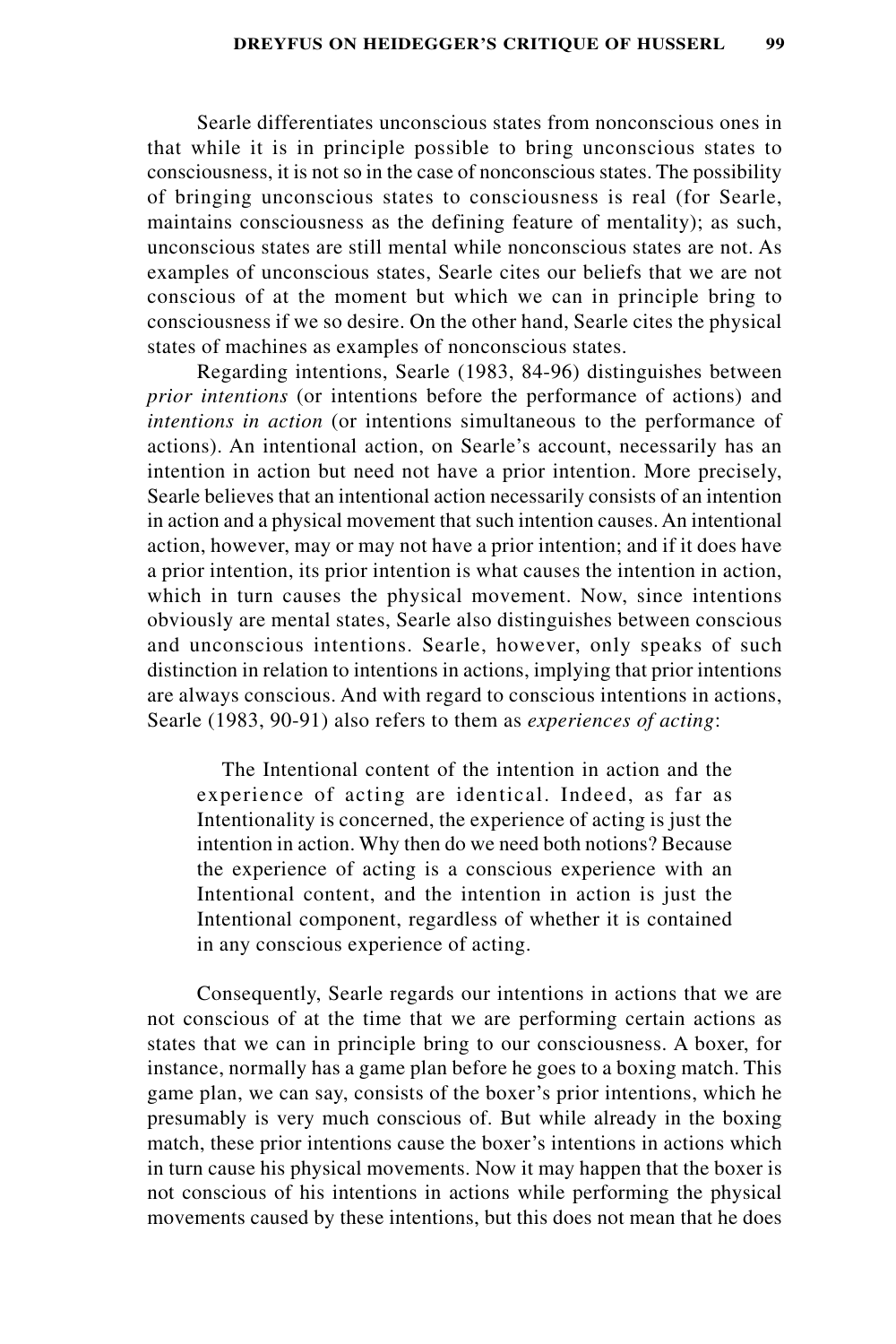not have these intentions in action. For if interviewed later on, he may be able to describe the details of what he is trying to do in every round.

In contrast, regarding skillful coping as a nonmental activity, Dreyfus seems to hold the view that the mere absence of consciousness already means the absence of mentality, such that if we perform an action without being conscious of any intention that causes it, then we perform such an action without any mental activity. Compared to the position of Searle, this view of Dreyfus lacks *explanatory power.* For one, how could one account for the fact that the boxer, in our previous example, could perfectly describe what he was trying to do during the match though he was not conscious of his intentions while performing physical movements during the match? More importantly, how on this view could one distinguish intentional from non-intentional actions? If actions involved in skillful coping are not caused by intentions (for claiming that intentional actions can be performed without any mental activity amounts to claiming that such actions can be performed without intentions), how could such actions qualify as intentional in the first place? It seems that Dreyfus's notion of skillful coping blurs the difference between intentional and non-intentional actions.

## **CONCLUSION**

Our investigations have shown that Dreyfus's account of Heidegger's critique of Husserl's intentionality theory is implausible for the following reasons. First, Dreyfus's strategy to use Searle's theory of action as a stand-in for Husserl's theory is unwarranted because the affinities that Dreyfus attributes to Searle's and Husserl's theories of intentionality are either not affinities at all, as in the case of the mindworld split, or are affinities that are not really fundamental, as in the cases of the content-quality distinction concerning mental states, the relationship between language and consciousness with regard to their intentionality, and the conditions of satisfaction of intentional states. Secondly, such an account conflicts with Heidegger's idea of care as the fundamental characteristic of Dasein's *being-in-the-world* and fails to take into account Heidegger's strategic handling of the term "consciousness." And thirdly, Dreyfus's strategy of using Merleau-Ponty's concept of skillful or absorbed coping to explicate Heidegger's putative notion of an unconscious kind of intentional action is highly problematic for lacking in textual evidence and explanatory power.

Given all these, what then constitutes Heidegger's critique of Husserl's theory of intentionality? I believe the answer lies in Heidegger's rejection of the Cartesian view of the mind-world split. If we will recall, it is primarily because of Husserl's assumption of such a view that leads him to appeal to an abstract reality, the *noema,* to explain how it has become possible for consciousness, which is essentially independent of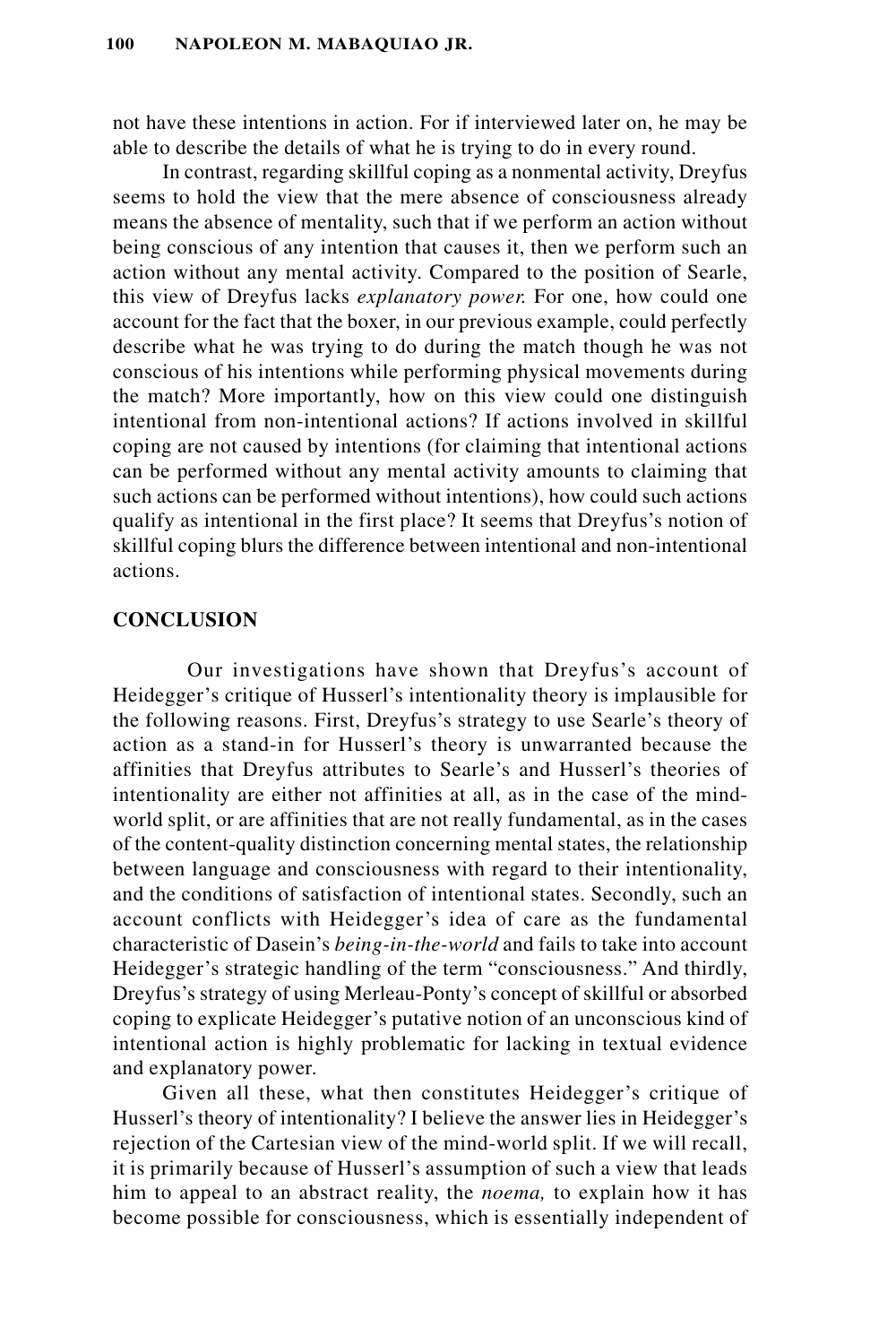the world, to be related to the world. In this light, when Heidegger rejects the said Cartesian view through his description of Dasein as fundamentally a being-in-the-world, he, in effect, likewise rejects the need for the Husserlian noema, or more generally, the need for any transcendental grounding of the possibility of intentionality. This I believe is what mainly constitutes Heidegger's critique of Husserl's theory of intentionality.7

#### **NOTES**

1. Dreyfus, in this regard, is just following the same observation earlier made by J. N. Mohanty (quoted in Dreyfus 1984a, 5): "Husserl's 'act-matter' may correspond to what Searle calls 'propositional content,' and Husserl's 'act-quality' to 'illocutionary force'."

2. Many contemporary Husserlian scholars like Dagfinn Fôllesdal (1984a), Hubert Dreyfus (1984b), Maurita Harney (1984), Seppo Sajama and Matti Kamppinen (1987), Harrison Hall (1993), and David Woodruff Smith and Ronald McIntyre (1984), believe that Husserl's concept of noema and the role it plays in his theory of intentionality parallels Frege's concept of sense and the role it plays in the latter's theory of semantics.

3. Eventually, Searle (1983, 11) explains that the direction of fit of a speech act and that of its sincerity condition are basically the same: "Notice that the parallelism between illocutionary acts and their expressed Intentional sincerity conditions is remarkably close: In general, the direction of fit of the illocutionary act and that of the sincerity condition is the same…."

4. Incidentally, this differentiates the Husserlian linguistic sense from the Fregean sense (see Mabaquiao 2005).

5. According to Harney (1984, 15-16), Brentano lays down the two important theses that constitute his theory of intentionality: the psychological thesis which takes intentionality as the necessary and sufficient mark of the mental, and the ontological thesis which holds that the status of intentional objects is mental or that intentional objects are mental entities (or entities that are immanent in consciousness).

6. Consequently, it also does not constitute a critique of Searle's theory of intentionality; for while Searle (1983, 1) regards intentionality as an important feature of mentality, he, however, does not consider it as the defining feature of mentality.

7. Incidentally, our investigations have also shown that Heidegger and Searle are the ones who share fundamental views, not Husserl and Searle—as Dreyfus claims. Both Heidegger and Searle reject the Cartesian view of the mind-world split, and both do so for generally the same reason: that consciousness is necessarily contextual—for Heidegger, it is because of Dasein's being-in-the-world; while for Searle, it is because of the necessity of the Background for intentional states to function. In this regard,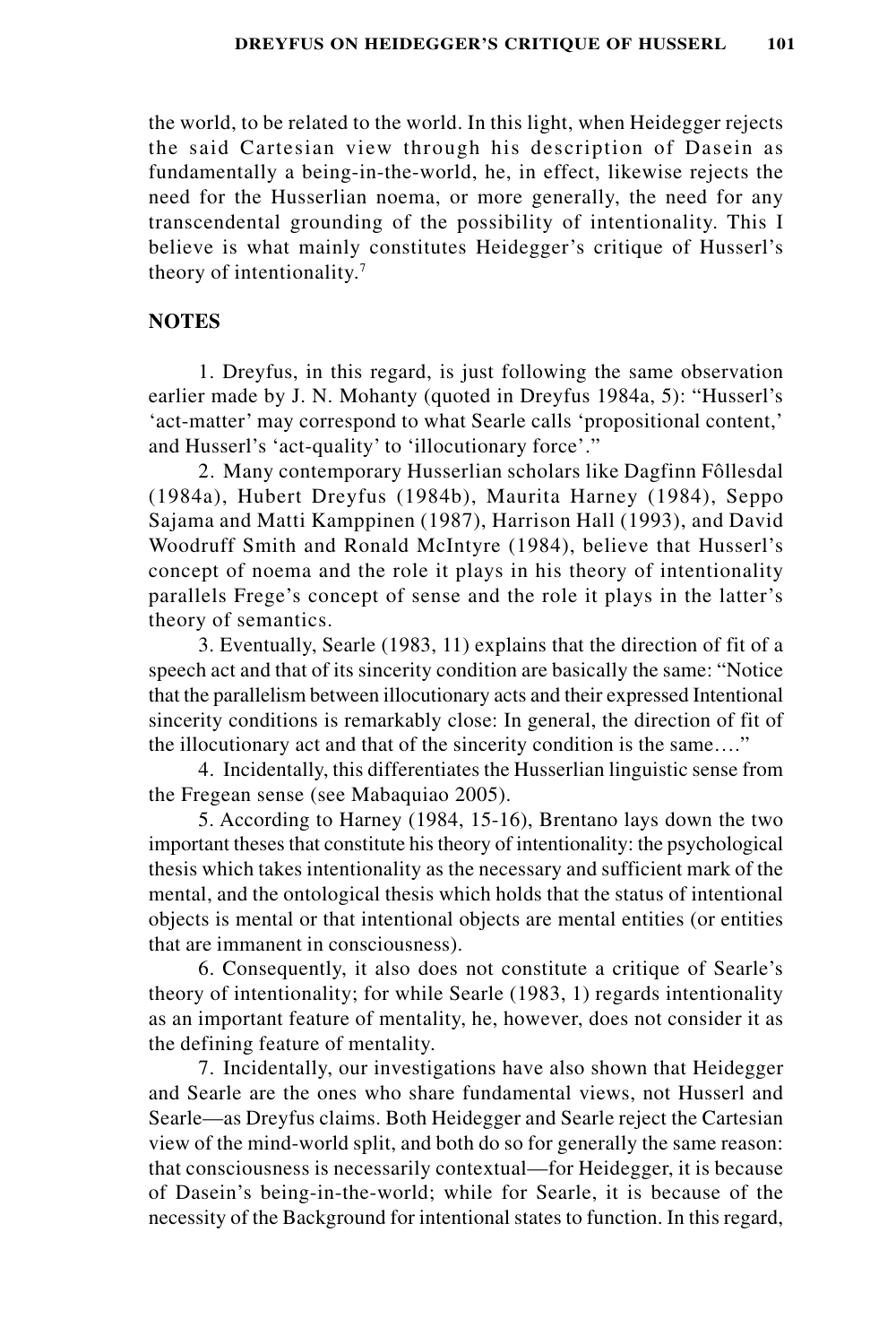Searle (1983, 153-54), in fact, likens his Background to Heidegger's equipmental world:

One could argue, and I have seen it argued, that what I have been calling the Background is really social, a product of social interaction, or that it is primarily biological, or even that it consists of actual objects in the world such as chairs and tables, hammers and nails—'the referential totality of ready-to-hand equipment,' in the Heideggerian vein. I want to say there is at least an element of truth in all these conceptions but that does not detract from the crucial sense in which the Background consists of mental phenomena.

Moreover, both eventually reject any transcendental grounding of the possibility of intentionality, as Heidegger rejects the need for the Husserlian noema while Searle rejects the abstract status of the Fregean sense.

# **REFERENCES**

- Brentano, Franz. 1973. *Psychology from an empirical standpoint.* Edited by Oskar Kraus. English edition edited by Linda L. McAlister. Translated by Antos C. Rancurello, D. B. Terell, and Linda L. McAlister. London: Routledge and Kegan Paul.
- Dreyfus, Hubert L., ed. 1984a. *Husserl, intentionality, and cognitive science.* London: A Bradford Book.

\_\_\_\_\_\_\_\_. 1984b. Husserl's perceptual noema. In *Husserl, intentionality, and cognitive science.* Edited by Hubert Dreyfus . London: A Bradford Book.

- \_\_\_\_\_\_\_\_. 1993. Heidegger's critique of Husserl's (and Searle's) account of intentionality. In *Social Research* 60 (1). Available at http://istsocrates. berkeley.edu/~hdreyfus/185\_f02/pdf/185\_f02\_heid\_crit.pdf. Accessed: 12 January 2004.
- \_\_\_\_\_\_\_\_. n. d. The primacy of phenomenology over logical analysis. Available at http://istsocrates.berkeley.edu/~hdreyfus/rtf/ Primacy Critique Searle 11 99.rtf. Accessed: 12 August 2002.

\_\_\_\_\_\_\_\_. 1994. *Being-in-the-world: A commentary on Heidegger's* Being and time*, division I.* Cambridge, Mass.: The MIT Press.

- Fodor, Jerry. 1991. Methodological solipsism considered as a research strategy in cognitive psychology. In *The nature of mind*. Edited by David M. Rosenthal. Oxford: Oxford University Press.
	- \_\_\_\_\_\_\_\_. 1993. Fodor's guide to mental representation: The intelligent Auntie's Vade-Mecum. In *Readings in philosophy and cognitive science*. Edited by Alvin Goldman. Cambridge: The MIT Press.
- Fôllesdal, Dagfinn. 1984a. Husserl's notion of noema. In *Husserl, intentionality, and cognitive science.* Edited by Hubert Dreyfus. London: A Bradford Book.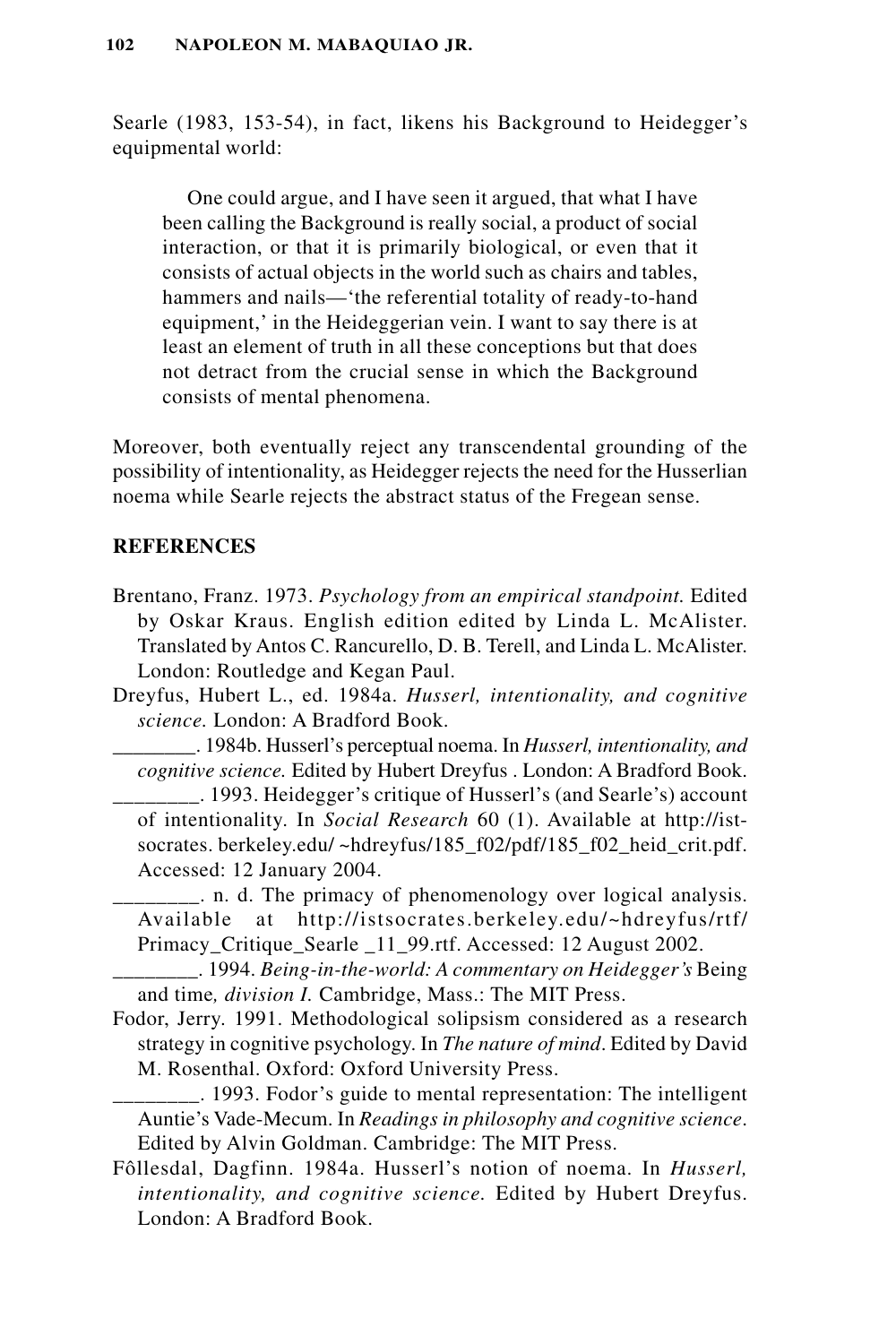\_\_\_\_\_\_\_\_.1984b. Brentano and Husserl on intentional objects. In *Husserl, intentionality, and cognitive science.* Edited by Hubert Dreyfus. London: A Bradford Book.

- Frege, Gottlob. 1960. On sense and reference. In *Translations from the philosophical writings of Gottlob Frege.* Edited by P. Geach and M. Black. Oxford: Blackwell.
- Gurwitsch, Aron. 1984. Husserl's theory of the intentionality of consciousness. In *Husserl, intentionality, and cognitive science.* Edited by Hubert Dreyfus. London: A Bradford Book.
- Hall, Harrison. 1993. Intentionality and world: Division I of *Being and time*. In *The Cambridge companion to Heidegger.* Edited by Charles Guignon. Cambridge: Cambridge University Press.
- Harney, Maurita J. 1984. *Intentionality, sense and the mind.* The Hague: Martinus Nijhoff Publishers.
- Heidegger, Martin. 1962. *Being and time.* Translated by John Macquarrie and Edward Robinson. New York: Harper and Row.

\_\_\_\_\_\_\_\_. 1988. *The basic problems of phenomenology.* Translated by Albert Hofstadter. Bloomington and Indianapolis: Indiana University Press.

\_\_\_\_\_\_\_\_. 1992. *History of the concept of time: Prolegomena.* Translated by Theodore Kisiel. Bloomington and Indianapolis: Indiana University Press.

Husserl, Edmund. 1965. *Phenomenology and the crisis of philosophy.* Translated by Quentin Lauer. New York: Harper and Row.

\_\_\_\_\_\_\_\_. 1970. *The crisis of European sciences and transcendental philosophy.* Translated by D. Carr. Evanston: Northwestern University Press.

\_\_\_\_\_\_\_\_. 1982a. *Logical investigations.* Vol. II. Translated by J. N. Findlay. London: Routledge and Kegan Paul.

\_\_\_\_\_\_\_\_.1982b. *Ideas pertaining to a pure phenomenology and to a phenomenological philosophy.* Translated by F. Kersten. London: Martinus Nijhoff Publishers.

\_\_\_\_\_\_\_\_\_. 1990. *The idea of phenomenology.* Translated by William Alston and George Nakhnikian. Dordrecht: Kluwer Academic Publishers.

- Ingarden, Roman. 1972. What is new in Husserl's crisis? In *Anacleta Husserliana* 2. Edited by Tymienieka. Dordrecht-Holland: D. Reidel Publishing Company.
- Mabaquiao, Napoleon Jr. 2005. Husserl's theory of intentionality. Φιλοσοφια *[Philosophia]: International Journal of Philosophy* 34 (1).
- Mohanty, J. N. 1984. Husserl and Frege: A new look at their relationship. In *Husserl, intentionality, and cognitive science.* Edited by Hubert Dreyfus. London: A Bradford Book.
- Sajama, Seppo and Matti Kamppinen.1987. *A historical introduction to phenomenology.* London: Croom Helm.